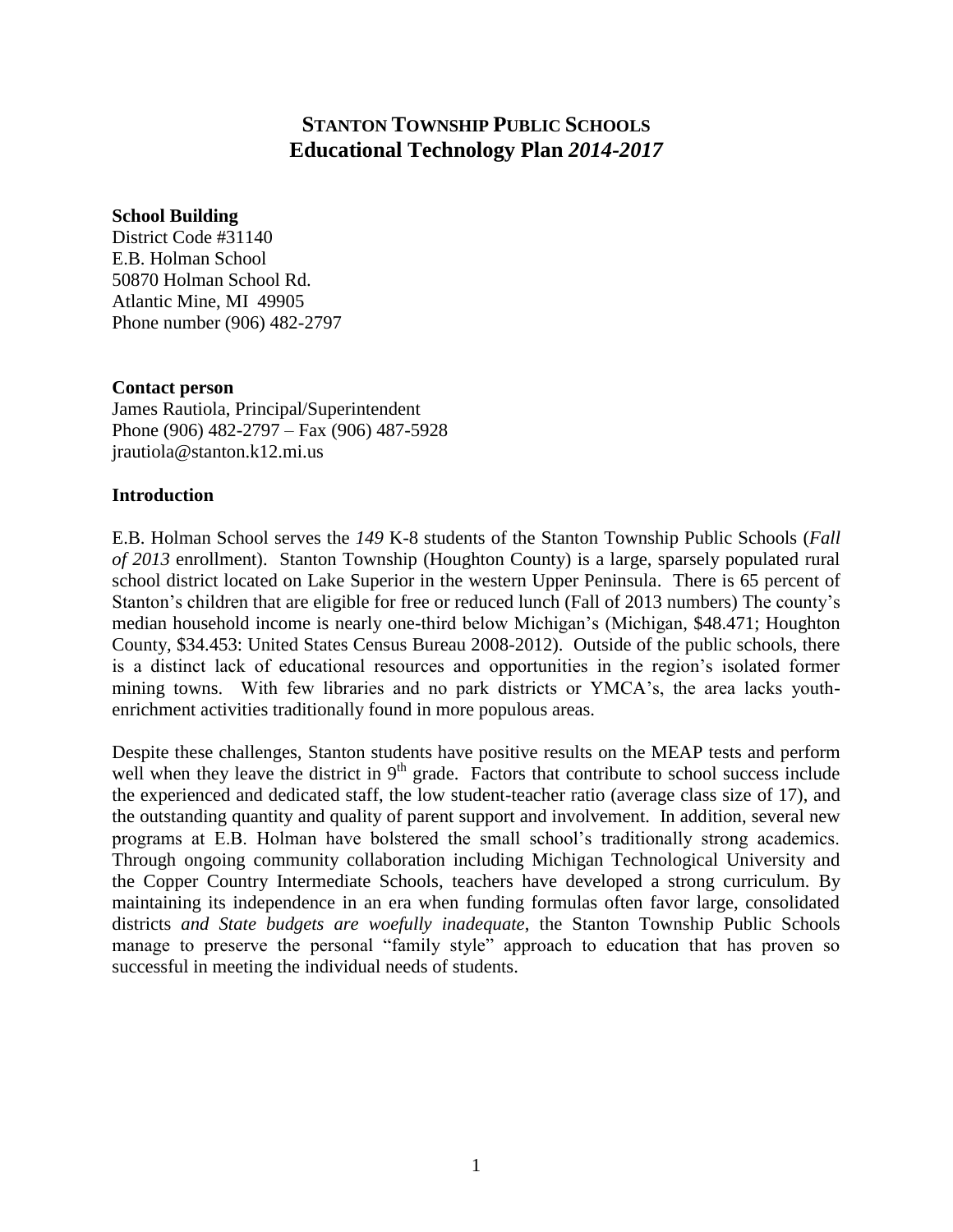#### **District Mission Statement**

The Stanton Township Public Schools believes in nurturing all students' intellectual, creative, emotional and social skills, empowering students to be lifelong learners. We will respect and encourage ourselves and each other and appreciate individual differences.

# **Technology Plan Summary**

#### **Vision**

During the next three years, the district will continue to address staff development needs to ensure that students receive instruction utilizing the most affordable technologies. The district also will continue to develop community partnerships to provide real-life applications for students and ensure sustainability of technology systems and to meet the Standard's set forth by the State, NCLB and ISTE.

#### **Goals**

The following four goals were established through a community visioning and planning process. The Stanton Township Public Schools will:

- ► Provide a real-world learning environment, *enriched by service learning and place based instruction*
- ► Develop the perpetual viability of technology systems
- ► Build long-term partnerships to support learning
- ► Be *the school of choice* for our community

#### **Planning and Evaluation**

A District Technology Committee, composed of two Board of Education members, the Superintendent, staff, students and community members meets periodically and conducts systematic planning and evaluation. The committee assesses resources and needs, infrastructure, technology curriculum integration, staff development, and progress toward achieving strategic technology goals. Findings and recommendations are reported at monthly Board meetings.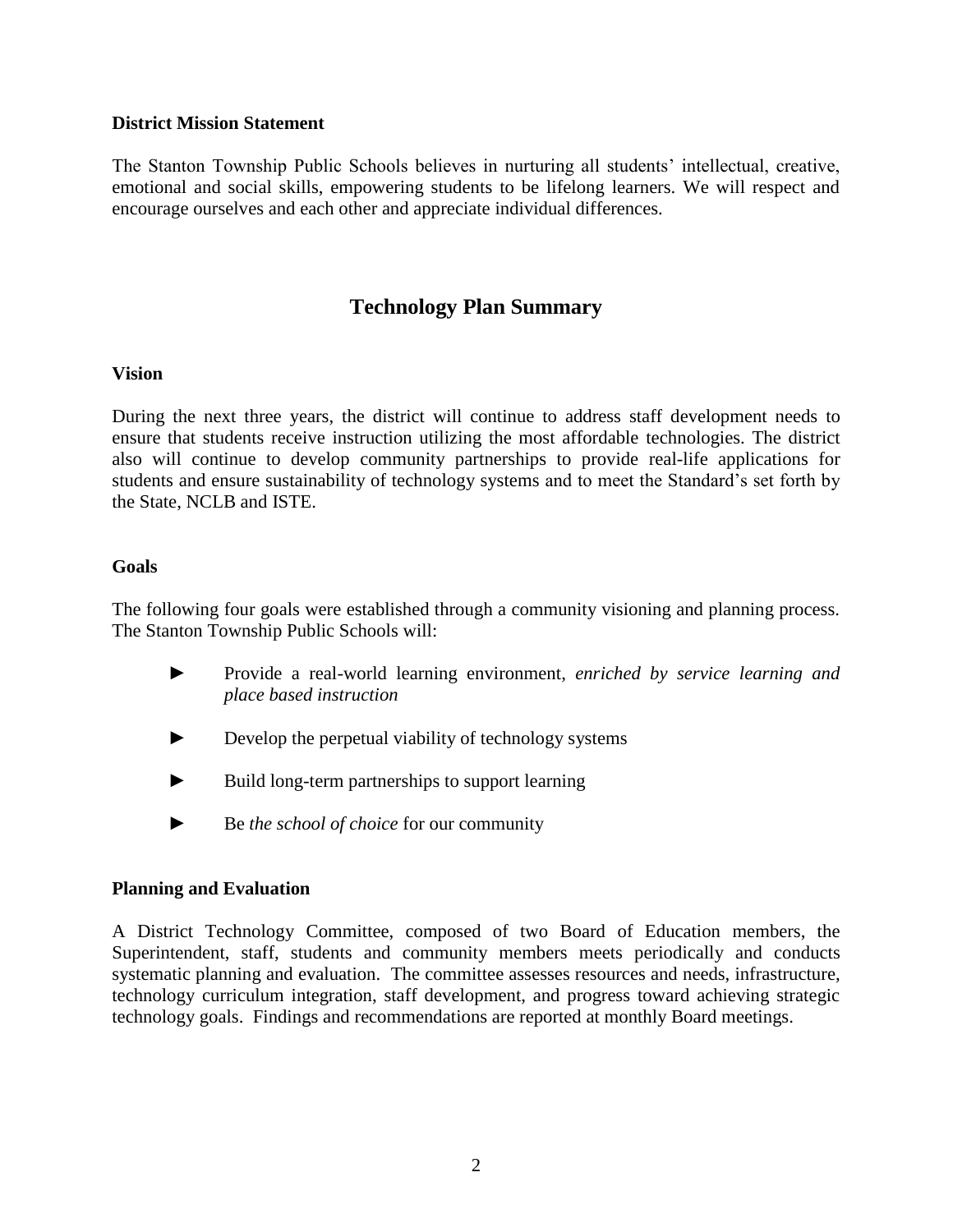## **Technology Coordinators**

Two teachers and the school technology liaison assist the Board, Administration and staff in ongoing technology planning and implementation.

# **Required Elements of an Educational Technology Plan**

# **1. Technology Delivery**

The Stanton Township Public Schools computer network was completed during the winter of 1999-2000. A wireless point-to-point link provides high-speed data and communication exchanges for the school administrators, every classroom, both computer labs and the library. Students have access to the internet via computers in every classroom and access to IPads for all K-8 students.

Management of the network is accomplished using redundant Dell Power Edge 830 servers installed in 2006. Internet filtering is provided by *AVG*, which is installed on the file servers. Two professional staff members serving as Technology Coordinators administer the management systems.

All teachers have access to lap-top computers and IPads. Power School software has been installed in grades K-8 to enable teachers to produce student assessment data and grade reports.

The Stanton Township Public Schools has also installed a science exploration lab for grades 6-8 in 2006. A second computer lab was outfitted in 2006 which serves the Middle School and Elementary School. Every classroom was outfitted with new computers in 2006. In June of 2013 Stanton Township Public Schools updated some equipment through a donation of 25 used computers and monitors from another district.

The school is served by a school wide wireless network which has increased access throughout the classrooms and the potential for increased internet explorations and virtual field trips.

Partnerships with Michigan Tech University and other public and private entities provide reallife learning opportunities for Stanton Township Public Schools students. The Lake Superior Stewardship Initiative, the Learn and Serve America Initiative and the school forest initiative provides students with an extended classroom.

# **2. Curriculum Integration**

The Stanton Township Public Schools has adopted a locally developed core curriculum aligned with the Michigan Frameworks and consisting of goals, objectives, lessons and resources in the areas of mathematics, language arts, science and social studies. In June 2002, teachers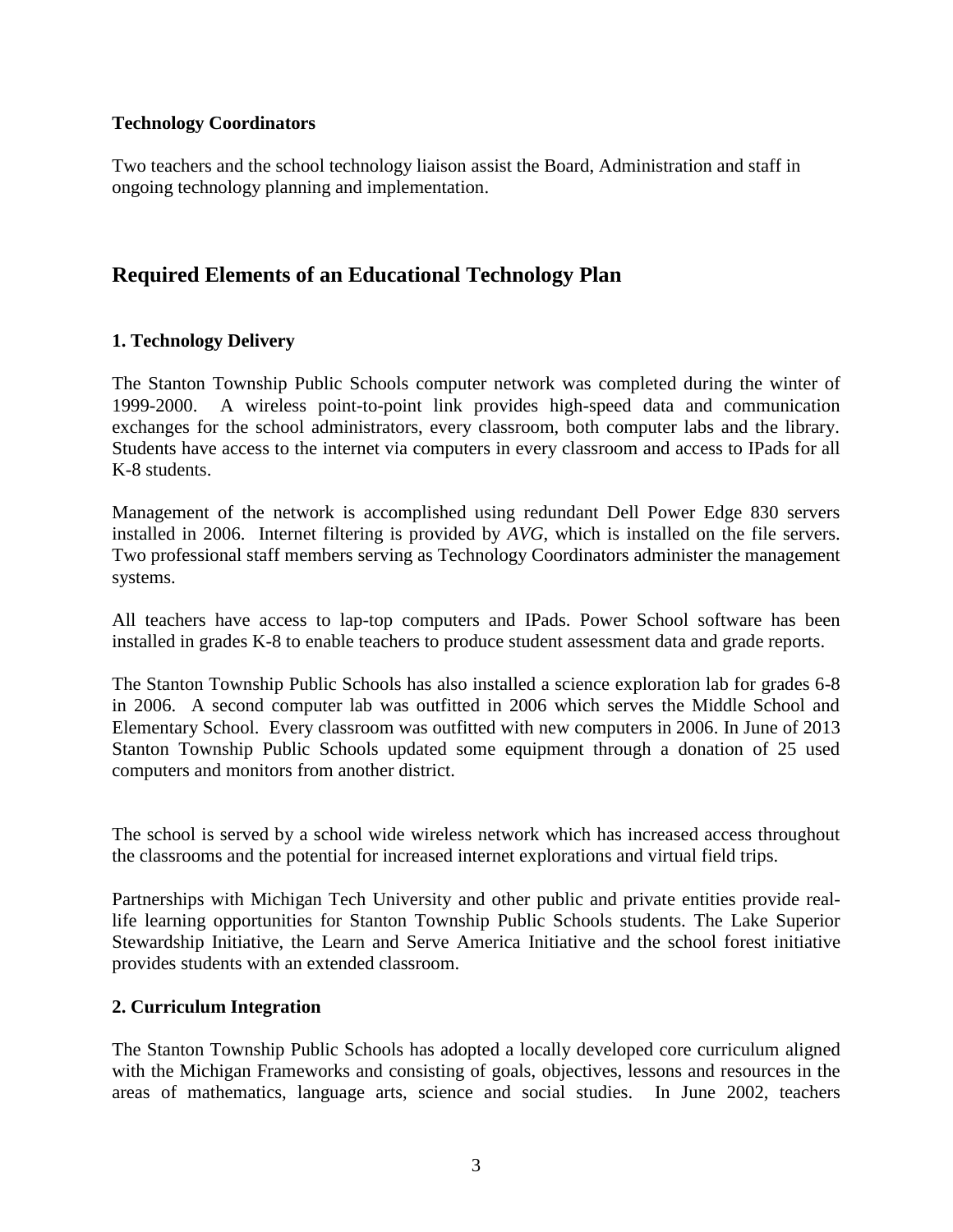completed a survey of state benchmarks versus learning objectives at every grade level and crafted a matrix documenting the learning sequence in core subjects. The staff follows an annually reviewed and updated technology curriculum commensurate with the District School Improvement Plan and aligned with state benchmarks.

In accordance with District philosophy and vision, technology is more than just as a list of skills to be acquired separately. Instead, students understand that technology offers the means to more effectively learn, problem solve, communicate and accomplish tasks. In other words, we view technology as a means to a greater end.

In today's world of work, technology is an integral part of doing business. The use of partnerships, integration across the curriculum and staff development are necessary to prepare students for the larger world around them and the demands that will be placed upon them by a society and economy increasingly driven by advancing technologies.

The Stanton Township Public Schools recognize that change is occurring at an increasing rate in every field of knowledge and there is a constant stream of new information to be considered. Technology and partnership will continue to support the core curriculum. Continued staff development and the pursuit of appropriate partnerships with community agencies and corporations will provide an interesting real-life environment which meets the needs of our students.

# **ELEMENTARY TECHNOLOGY OVERVIEW GRADES K-5**

K-5 students will have experiences in word processing at all elementary classes, as well as the introduction of desktop publishing to students in grades 2-5. All K-5 classes will have access to IPads to incorporate blended learning for the purpose of deeper understanding of core curriculum and to further their growth with technology. The Elementary teachers will also incorporate a project oriented strategy i.e. multimedia projects, multimedia reports and the use of online resources to integrate the use of technology resource into the curriculum.

# **JUNIOR HIGH SCHOOL TECHNOLOGY OVERVIEW GRADES 6-8**

The Junior High School Curriculum will build on the skills learned at the elementary level. The Sixth Grade goal is that students will enter the Junior High school being able to type twenty words per minute at 90% accuracy. The Junior High school will integrate typing throughout the curriculum to reinforce these skills. Students will further their knowledge by completing courses in word processing, multimedia, database and spreadsheets throughout their Junior High experience using proper computer etiquette. All Junior High classes will also have access to IPads to integrate across the curriculum and incorporate blended learning for the purpose of deeper understanding of core curriculum and to further their growth with technology.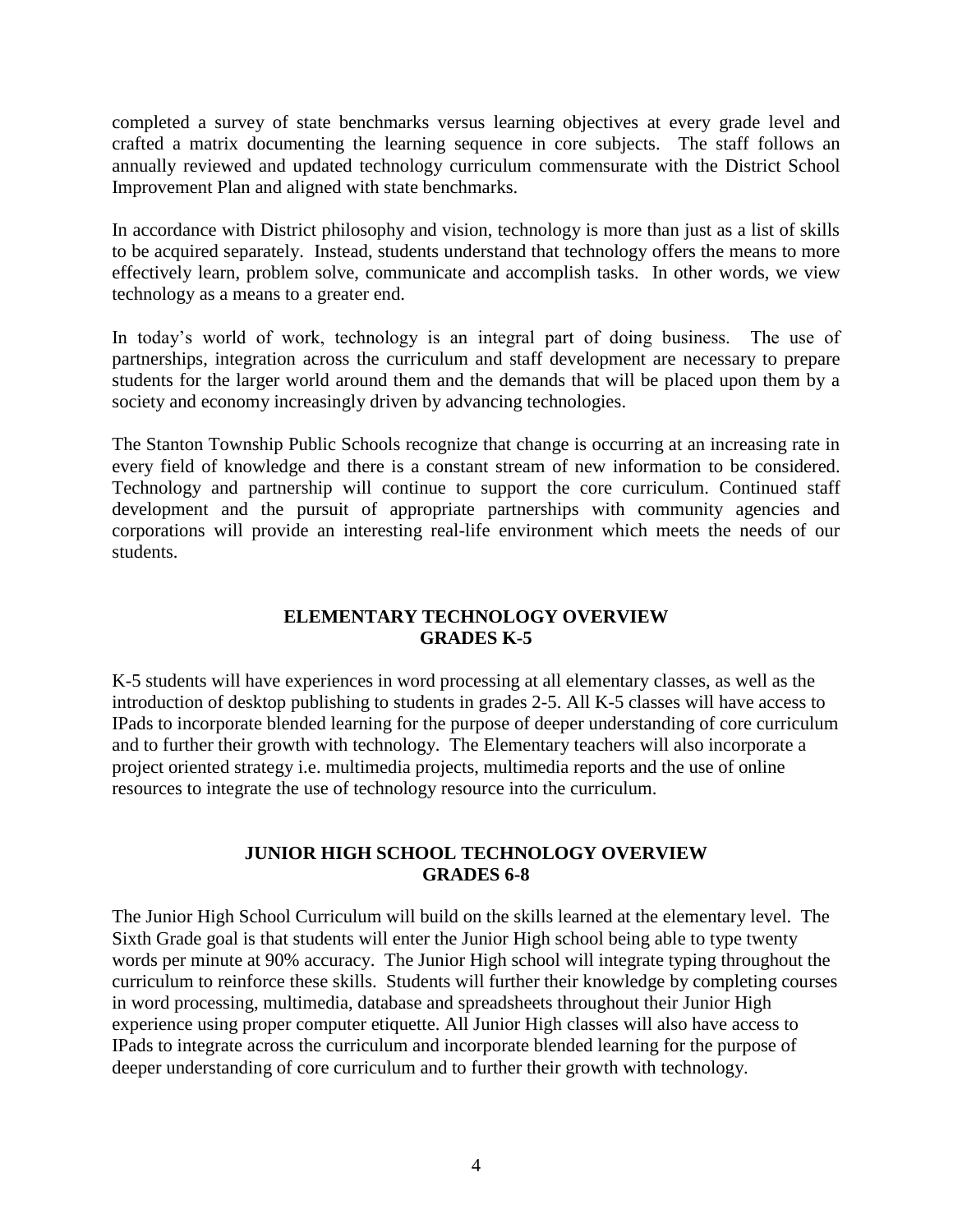Teachers will integrate word processing skills into their courses at the seventh and eighth grade levels. The seventh grade courses will integrate multimedia across the curriculum wherever possible, exposing students to the more advanced features of multimedia as a communication tool. The eighth grade courses, across the curriculum, will integrate database and spreadsheet applications wherever possible.

Although the internet provides reasonable access to distant resources, the district will plan to investigate and integrate video conferencing equipment.

# **TIMELINES:**

2014-2015

- Update servers
- Update computer lab 1
- Key Pads for IPads
- Update and improve access points

## 2015-2016

- Update computer lab 2
- Ceiling projection and units for middle school
- Portable doc-cams
- Technology training for staff

#### 2016-207

- Purchase of more IPads, IPad carts and covers
- Ceiling projection and units for upper elementary classes

# **3. Collaborations**

The Stanton Township Public Schools is not a direct provider of adult literacy services due to its limited resources and limited community need. This role is fulfilled by community partners including the Copper Country Intermediate Schools, Michigan Works, and Parents are encouraged to participate in several evening family learning programs. These programs open to the general public; include Family Science Nights, Math Nights, art and music programs, and other intergenerational learning opportunities provided by the District in collaboration with community entities including Michigan Technological University, the ISD and many others.

The District has partnered with a number of organization including Michigan Tech, Finlandia University, and Western U.P. Science, Math and Environmental Education Center; REMC-1, McLain and Fort Wilkins state parks; and regional science fairs, Touch the Future career exploration program, and other educational partnerships. Collaborations have assisted the Stanton Township Public Schools with technical issues, have enhanced connectivity and have also helped to provide real-life experiences and projects for students.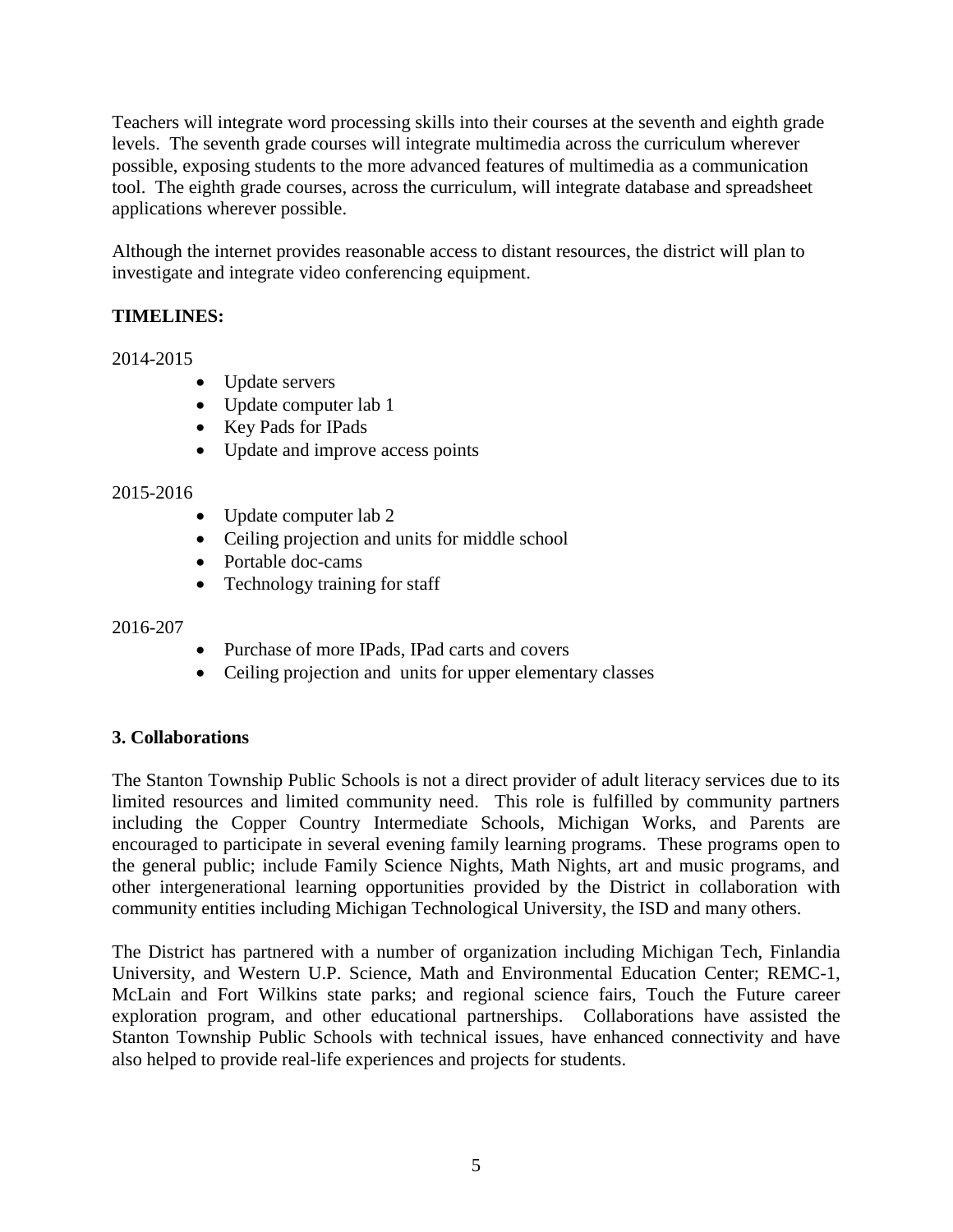## **4. Professional Development**

The District provides limited funds for technology training, conferences and presentations as per School Improvement Plan or Individual Development Plan. Faculty and staff are encouraged to attend all relevant training provided at the CCISD. Training is available to all faculty and staff regardless of position in the school district, and each time new technology materials are purchased; training is sought for any personnel utilizing that technology.

The District School Improvement Plan also includes a strong commitment to training. The plan specifies that:

- ► All non-teaching staff will attend at least one professional development session per year.
- Teaching staff will attend at least five professional development sessions per year. Teachers will share what they learn with other staff members.
- School board members will attend at least one professional development session per year.
- ► Additional PowerSchool Professional Development to support PowerSchool.
- ► Additional Video Streaming and IPad Professional Development will be offered for teachers and administrators.

The teaching staff and the administrator currently attend a half day in-house professional development session several times per year to address curriculum development, technology training and other topics jointly agreed upon. These sessions are determined at the beginning of each school year.

The Stanton Township Public Schools is also committed to coordinating staff needs assessments and assessing individual staff development needs each year. Every fall, the Superintendent reviews individual professional development plans with each staff member and assists, along with the Technology Coordinators, in identifying in-house and external resources. The Superintendent monitors progress toward professional development goals.

#### **5. Supporting Resources**

Stanton Township Public Schools does not have the resources to employ regular technical support staff, although some technical support is provided by the in-house Technology Coordinators. REMC-1 (Hancock) technical support staff provides limited further technical assistance to the District as needed. The District also pursues community partnerships to support technology. Community members have been employed to assist in tech support.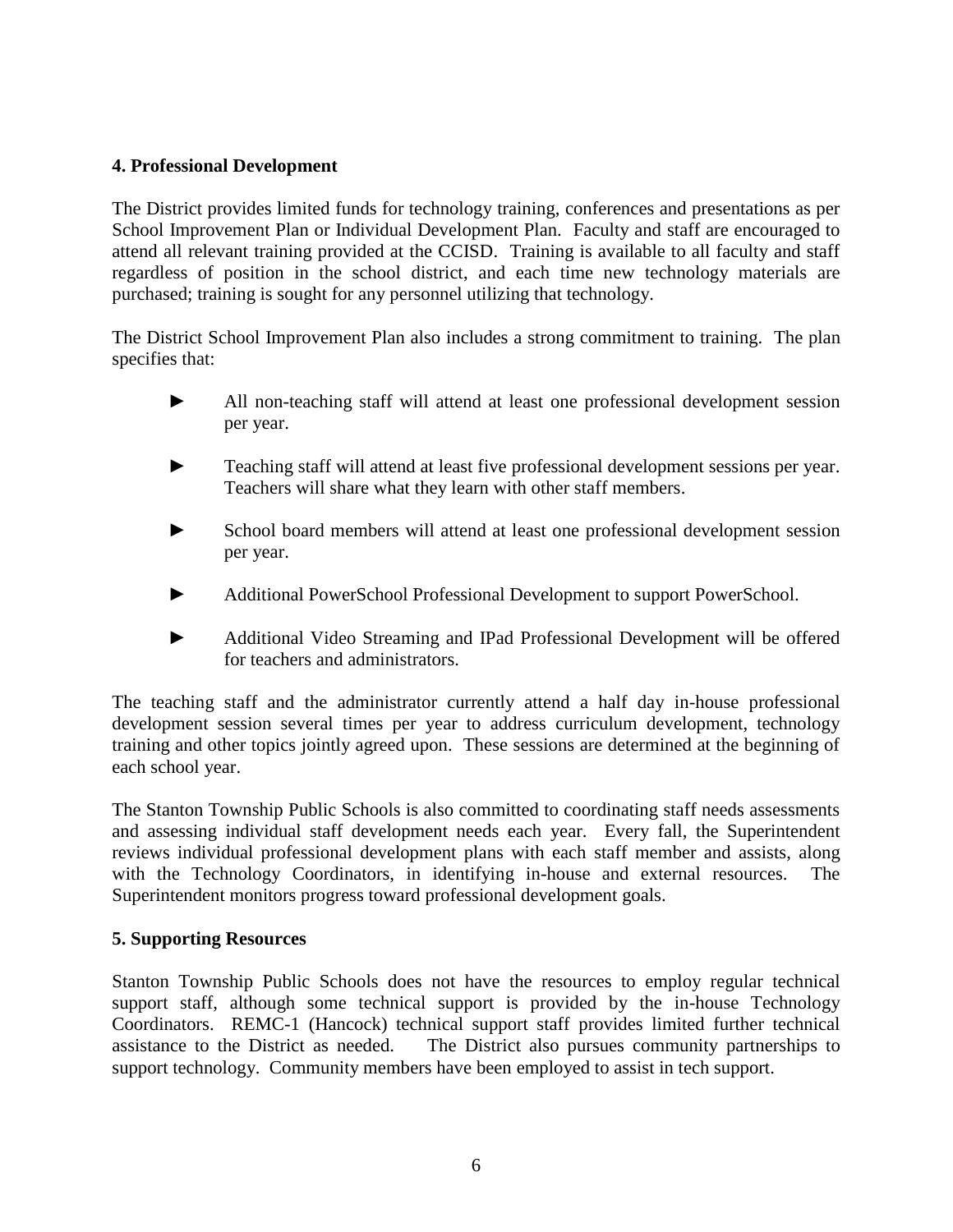#### **6. Technology Resources**

The Stanton Township Public Schools has policies which address the accessibility and use of the districts resources by students, faculty, staff, administrators and the community. Policies in effect are: Computer Technology and Networks #7540, Technology Privacy #740.01 and Acceptable use of the Internet #7540.03. Students and staff are also required to sign internet permission and usage forms. The integrity of the network is protected by administrative software installed on the network server and security is maintained by user password.

The District maintains an inventory for resource purposes and for internal control. Hardware, software and on-line resource selection criteria are based on the Technology Plan and Michigan Frameworks documents. District Technology Coordinators assist other teachers with the ongoing task of keeping current on the best and most appropriate on-line sources for software, curriculum and student research.

Human resources include our technologically literate staff, two Technology Coordinators, and community partners.

#### **7. Strategic Plan**

## **1-3 Years: The Stanton Township Public Schools will remain the district leader in the effective use of technology in education.**

#### **A. Ongoing Planning and Evaluation**

- 1. The Technology Committee, with representation from the school board, administration, teachers, students and community, will meet as needed.
- 2. The Committee will conduct an annual district technology audit.
- 3. Every year, staff will be given the opportunity for technology training and will be updated on current usage.
- 4. When hiring staff, the District will consider whether they have the technological literacy and skills to effectively perform their jobs.

#### **B. Infrastructure**

- 1. Hardware will be updated to continue to meet educational needs and reflect current technologies as deemed necessary by the Technology Committee as the budget allows.
	- Two additional servers were installed in 2009 as well as additional storage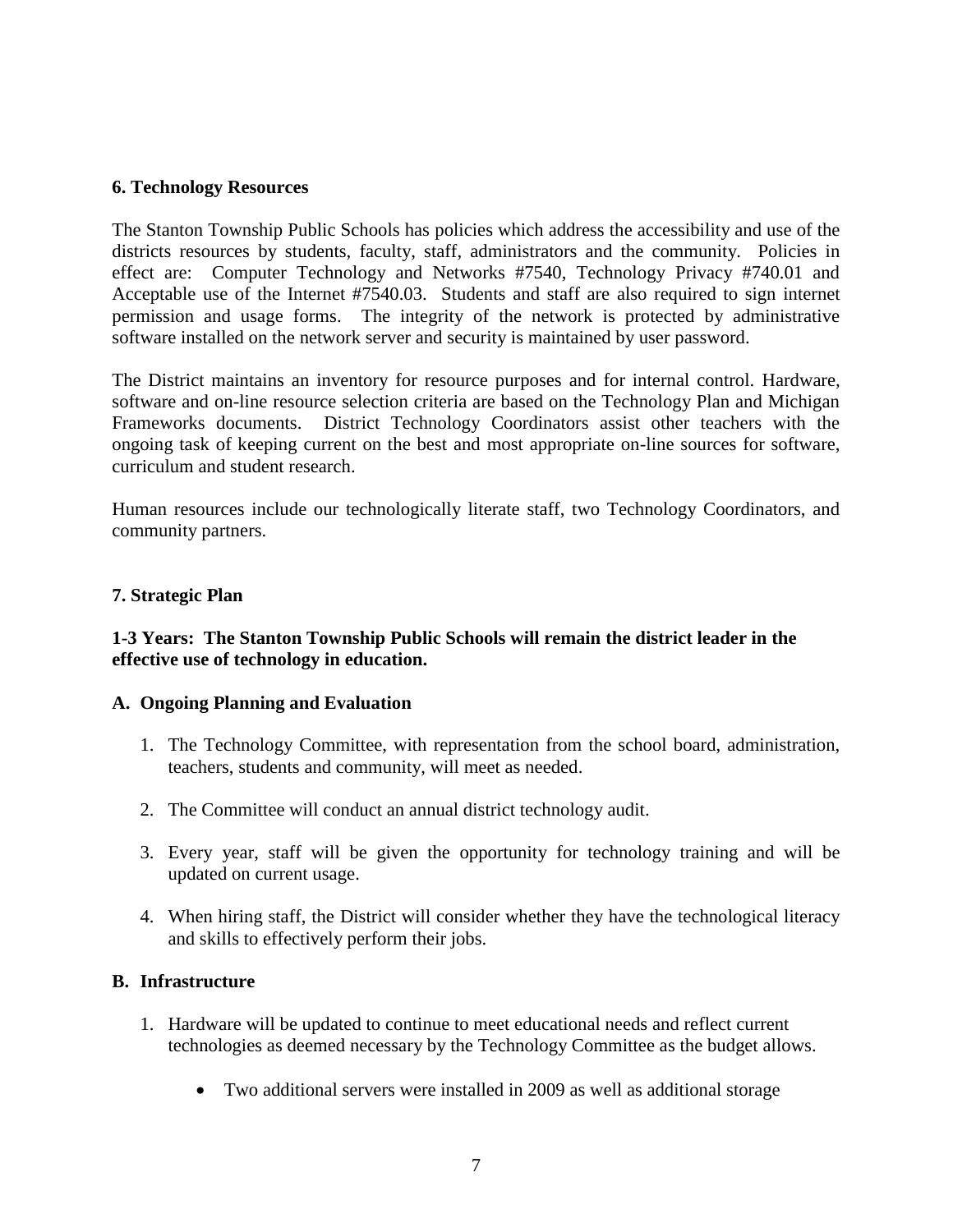- New IPads were purchased in 2013
- 2. Software will be updated to continue to meet educational needs and reflect current technologies as deemed necessary by the Technology Committee as the budget allows.
- 3. Networks will be updated to continue to meet educational needs and reflect current technologies as deemed necessary by the Technology Committee as the budget allows.
- 4. Technical support expertise will continue to be developed. Currently, support is provided by a vendor who has experience supporting university systems and who has enabled partnering with Michigan Technological University.
- 5. A regular preventive maintenance schedule will be developed and implemented.
- 6. The Committee will evaluate infrastructure needs annually.
- 7. In 4/06 Installation of 38 Dell, Opti Plex 170L, desktops with Celeron processors

8. In 4/06 – Installation of network upgrades, 3-100 mbs switches and a wireless network in the administrative space.

- 9. The district website was newly developed in 2007. The Tech Plan will be posted and available to the community on the district's website. Tech meetings are posted as required and parent/community attendance is encouraged.
- 10. The district is planning to acquire and install the following equipment:
	- Network upgrades
	- Improve and increase the number of access points
	- Server upgrades
	- Mobile doc-cams
	- Additional computer projectors
	- Additional IPads for classrooms

# **C. Integrated Curriculum**

- 1. Benchmarks for student technology skills will be developed which meet or exceed local, state and national standards. Instruction and practice will be instituted at every grade level to meet the benchmarks.
- 2. Technology will continue to be used as a tool in project-based instruction that bridges content areas and provides real-world applications and opportunities to develop skills such as teamwork, problem-solving and critical thinking.
- 3. Internet Computers and IPads for grades K-8, are networked and internet capable. The internet is used in the classroom to provide access to web resources used for gathering information and research. The internet is also used for administrative and teacher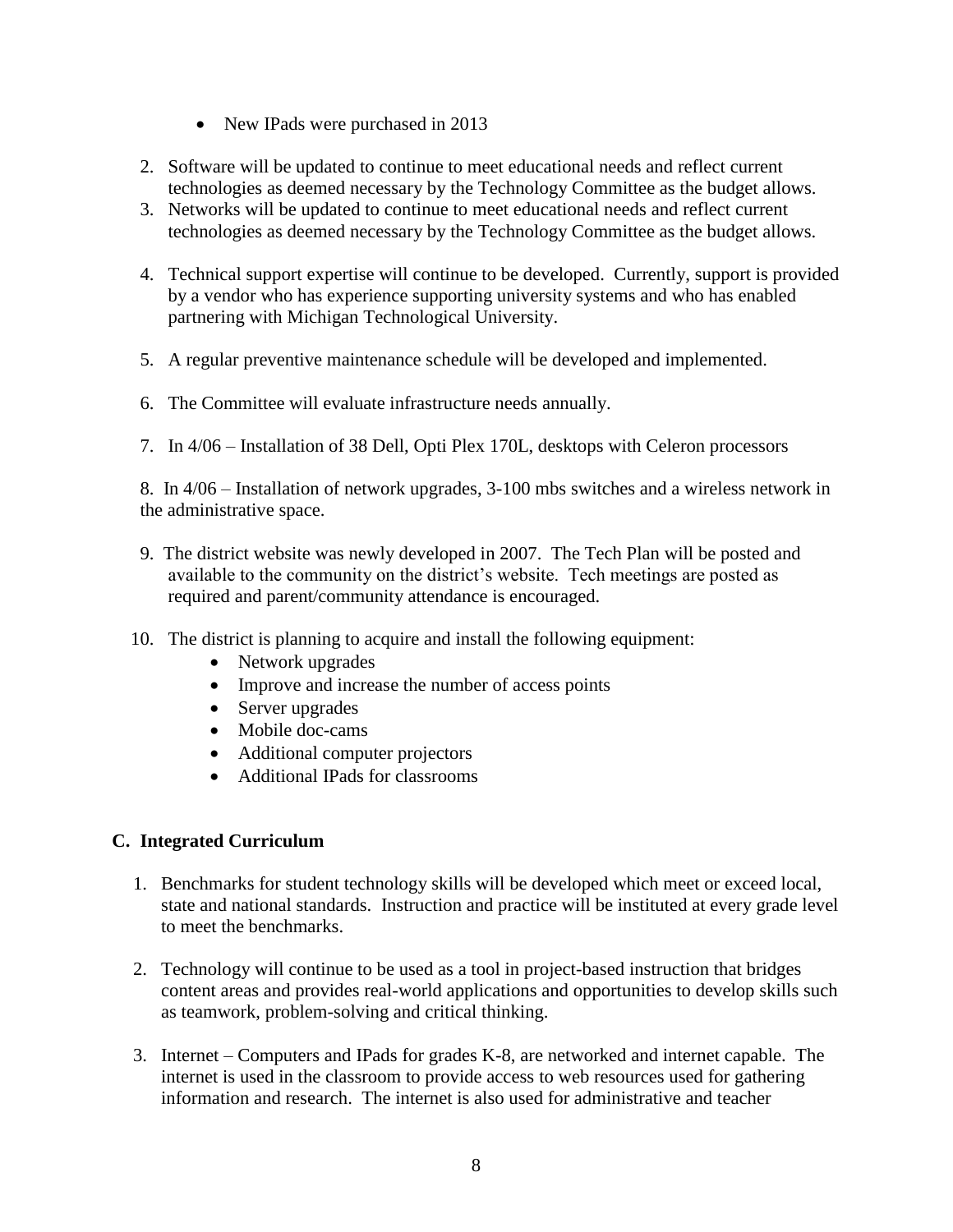resources and allows access to simple queries, research and access to online forms and documents required to conduct the business of public education.

- 4. E-mail Computers and IPads for grades K-8 are e-mail capable. E-mail allows students to learn to communicate in a responsible ethical manner with others in their world. E-mail also allows teachers, parents and administrators to communicate with peers and to conduct the business of education.
- 5. Telecommunications The districts wireless WAN connection enables efficient internet and e-mail communications. The districts telephone and fax lines enable students, staff and administrators to effectively conduct required business.
- 6. Network The network enables efficient resourcing and technology curriculum integration.
- 7. Video Conferencing The installation of video conferencing equipment expands the possibilities of technological integration into classrooms and administrative practices. Video conferencing enables the students and staff to participate in virtual field trips and to visit other people and locations across the globe. Teachers and administration would be able to attend meetings and conferences.

# **D. Collaboration**

- 1. The District will promote the concept that partnerships are a powerful aid to the integration of technology in education.
- 2. The District will build mutually beneficial alliances with families, local businesses, corporations, universities and colleges, non-profit organizations and governments to build capacity, share expertise and develop sustainable programs.
- 3. The Stanton Public Schools will seek the involvement from parents and the community in a variety of ways including:
	- Continue to use and encourage the use of e-mail communications with staff
	- Providing Access to student data base provided by PowerSchool
	- Continue to publish the monthly school events calendar
	- Continue to publish the annual report
	- Develop a sustainable school website

| 8. Three-Year Cost Projections | 2014-2015  | 2015-2016  | 2016-2017  |
|--------------------------------|------------|------------|------------|
| <b>STAFF DEVELOPMENT</b>       | \$2,000.00 | \$2,000.00 | \$2,000.00 |
| <b>SUPPLIES</b>                | \$3,000.00 | \$3,000.00 | \$3,000.00 |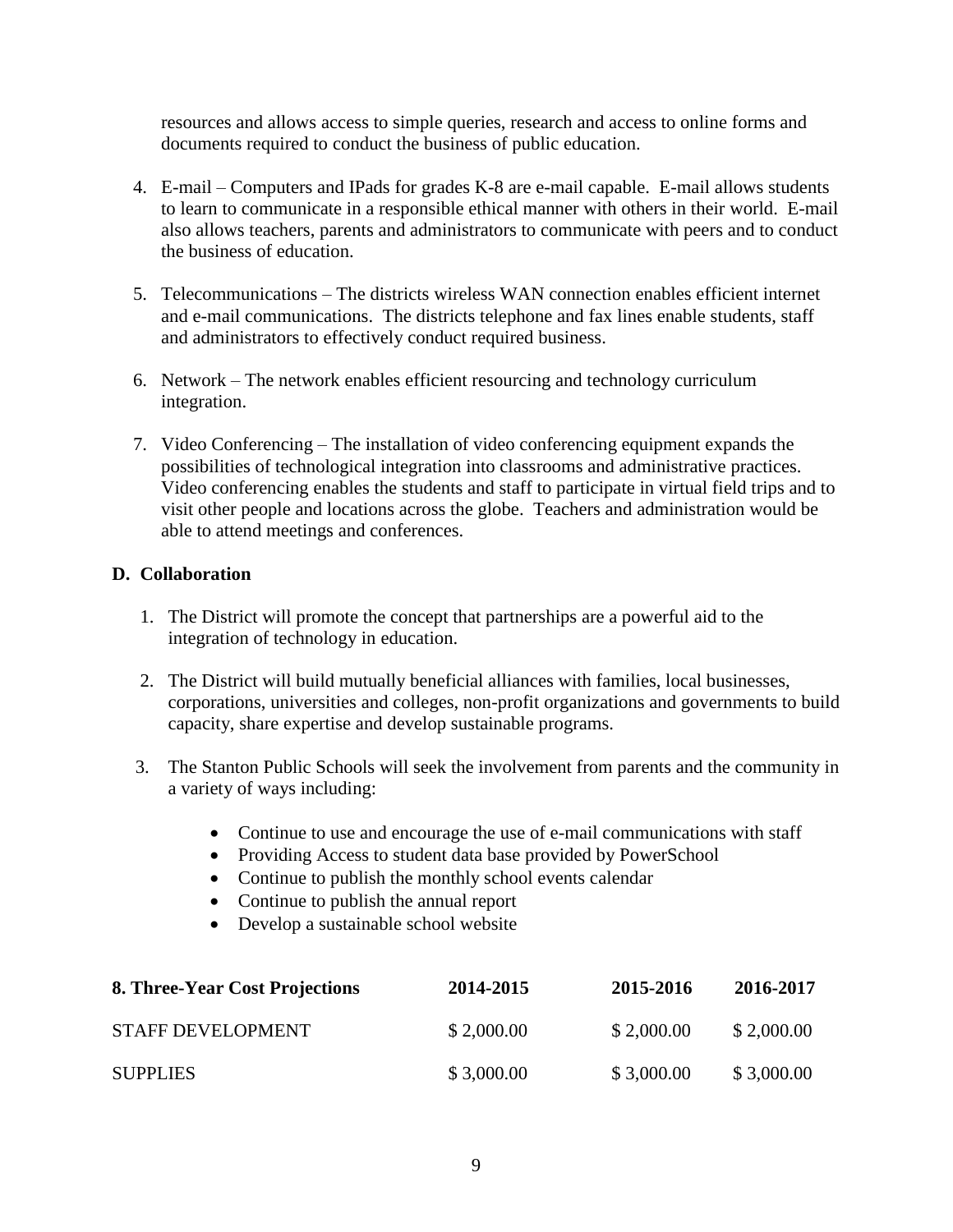| <b>CONTRACTED SERVICES</b>                            | \$6,000.00  | \$5,000.00  | \$3,000.00  |
|-------------------------------------------------------|-------------|-------------|-------------|
| <b>EQUIPMENT COST</b>                                 | \$12,000.00 | \$15,000.00 | \$15,000.00 |
| <b>LICENSE AGREEMENTS</b><br>Security                 | \$400.00    | \$1,000.00  | \$400.00    |
| TELECOMMUNICATIONS COST                               | \$12,500.00 | \$12,500.00 | \$12,500.00 |
| (Wireless WAN connection, local, long distance, cell) |             |             |             |

Expenditures for which the district request USF is as follows:

- Internet Access normally supported by USF, FCC E rate at 80%
- Telecommunications normally supported by FCC E rate at 80%
- E-mail/Internet access normally supported by FCC E rate at 80%
- Network upgrade, server, internal connections, new switches and increased access normally not funded by FCC E-rate, discount rate 80%

## **9. Financial Resource Coordination**

Following its annual infrastructure review, the Technology Committee prioritizes immediate and long-term technology needs and presents cost estimates to the School Board and its Finance Committee for consideration. Thanks in large part to Tech-Lit and Goals 2000 grants written by staff over the past few years, Stanton Township Public Schools is consistently working on improving its technological standards. Grant funds have also enabled the District to invest heavily in staff development. Appropriations for network and hardware maintenance have been included in the District budget process for several years. USF funds contribute a large portion of telecommunications costs. The 2006-2007 school year marked the first year of USF appropriations for hardware. New computers were installed in 2006, financed over a three year period with a purchase option.

Coordination of resources in terms of continuing staff development, establishing community partnerships and planning for the replacement of equipment will enable the district to perpetuate the technology program. The pursuit of grant sources will be required to support the majority of the strategic technology plans; however the district will also pursue partnerships with businesses, agencies and parents in the greater community.

#### **10. Evaluation**

The District currently uses MEAP tests, DIBELS tests, and EasyCBM test as part of a formal testing program to evaluate the progress of students in comparison to state and national standards. The district also uses pre and post assessments and assesses student achievement with the Michigan Literacy Portfolio and curriculum-specific instruments. The teaching staff will also continue to receive training in new assessment procedures, such as rubrics and various authentic assessments.